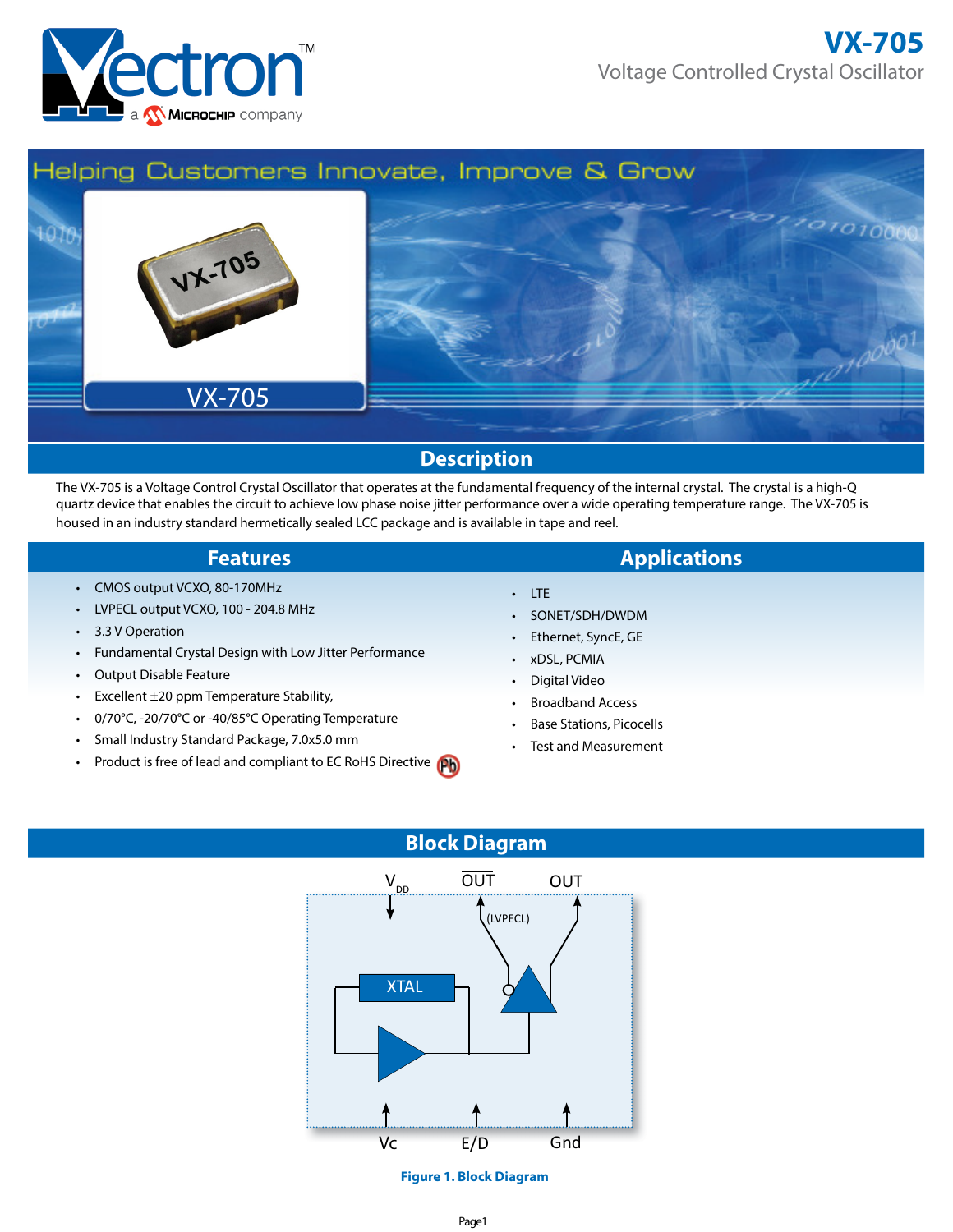# **Performance Specifications**

| <b>Table 1. Electrical Performance - 3.3V CMOS</b>                                                 |                                                                 |                                   |                                                                  |                 |                |  |  |  |
|----------------------------------------------------------------------------------------------------|-----------------------------------------------------------------|-----------------------------------|------------------------------------------------------------------|-----------------|----------------|--|--|--|
| Parameter                                                                                          | Symbol                                                          | Min                               | <b>Typical</b>                                                   | Maximum         | <b>Units</b>   |  |  |  |
| <b>Supply</b>                                                                                      |                                                                 |                                   |                                                                  |                 |                |  |  |  |
| Voltage <sup>1</sup>                                                                               | $V_{DD}$                                                        | 3.135                             | 3.3                                                              | 3.465           | $\mathsf{V}$   |  |  |  |
| Current <sup>2</sup>                                                                               | $I_{DD}$                                                        |                                   | 10                                                               | 25              | mA             |  |  |  |
|                                                                                                    |                                                                 | <b>Frequency</b>                  |                                                                  |                 |                |  |  |  |
| Nominal Frequency <sup>3</sup>                                                                     | $\mathsf{f}_{_{\sf N}}$                                         | 80.00                             |                                                                  | 170.00          | <b>MHz</b>     |  |  |  |
| Absolute Pull Range <sup>2,6</sup> , ordering option                                               | <b>APR</b>                                                      |                                   | $±30$ or $±50$                                                   |                 | ppm            |  |  |  |
| Linearity <sup>2</sup>                                                                             | Lin                                                             |                                   | 5                                                                |                 | $\%$           |  |  |  |
| Gain Transfer <sup>2</sup>                                                                         | $K_v$                                                           |                                   | $+80$                                                            |                 | ppm/V          |  |  |  |
| Temperature Stability                                                                              | $f_{\frac{\text{STAB}}{\text{}} }$                              |                                   | ±20                                                              |                 | ppm            |  |  |  |
|                                                                                                    |                                                                 | <b>Outputs</b>                    |                                                                  |                 |                |  |  |  |
| Output Logic Levels <sup>2</sup><br>Output Logic High<br>Output Logic Low                          | $V_{\text{OH}}$                                                 | $0.9*V_{DD}$                      |                                                                  | $0.1*V_{p}$     | V              |  |  |  |
| Load                                                                                               | $V_{OL}$                                                        |                                   |                                                                  | 15              | pF             |  |  |  |
| Rise Time <sup>2,4</sup>                                                                           | $I_{\text{OUT}}$<br>$\mathsf{t}_{\scriptscriptstyle\mathrm{R}}$ |                                   |                                                                  | 5               | ns             |  |  |  |
| Fall Time <sup>2,4</sup>                                                                           | $t_{\rm F}$                                                     |                                   |                                                                  | $\overline{5}$  | ns             |  |  |  |
| Symmetry <sup>2</sup>                                                                              | SYM                                                             | 45                                | 50                                                               | 55              | $\%$           |  |  |  |
| Jitter, RMS <sup>5,7</sup> (12kHz to 20 MHz)                                                       | фJ                                                              |                                   | 80                                                               | 200             | fsec           |  |  |  |
| Phase Noise <sup>8</sup> (122.88 MHz)<br>10Hz<br>100Hz<br>1kHz<br>10kHz<br>100kHz<br>1MHz<br>10MHz |                                                                 |                                   | $-66$<br>$-98$<br>$-124$<br>$-138$<br>$-151$<br>$-158$<br>$-161$ |                 | dBc/Hz         |  |  |  |
|                                                                                                    |                                                                 | <b>Control Voltage</b>            |                                                                  |                 |                |  |  |  |
| Control Voltage Range for Pull Range                                                               | $V_c$                                                           | 0.3                               |                                                                  | 3.0             | V              |  |  |  |
| Control Voltage Input Impedance                                                                    | $Z_{\text{IN}}$                                                 | $\mathbf{1}$                      |                                                                  |                 | M <sub>2</sub> |  |  |  |
| <b>Control Voltage Modulation BW</b>                                                               | BW                                                              | 10                                |                                                                  |                 | kHz            |  |  |  |
| Output Enable/Disable <sup>9</sup><br><b>Output Enabled</b><br><b>Output Disabled</b>              | $\mathsf{V}_{\scriptscriptstyle\mathsf{IH}}$<br>$V_{\parallel}$ | $0.9*V_{DD}$                      |                                                                  | $0.1*V_{DD}$    | $\sf V$        |  |  |  |
| Start-Up Time                                                                                      | $T_{s}$                                                         |                                   |                                                                  | 10 <sup>°</sup> | ms             |  |  |  |
| Operating Temp, Ordering Option                                                                    | $T_{\text{OP}}$                                                 |                                   | 0/70, -20/70 or -40/85                                           |                 | $^{\circ}$ C   |  |  |  |
| Package Size                                                                                       |                                                                 | $7.0 \times 5.0 \times 1.8$<br>mm |                                                                  |                 |                |  |  |  |

1] The power supply should have by-pass capacitors as close to the supply and to ground as possible, for examples 0.1 and 0.01uF

2] Parameters are tested with production test circuit as shown in Figure 2.

3] See Standard Frequencies and Ordering Information tables for more specific information

4] Measured from 20% to 80% of a full output swing as shown in Figure 4.

5] Not tested in production, guaranteed by design, verified at qualification.

6] Tested with Vc = 0.3V to 3.0V unless otherwise stated in part description

7] Broadband Period Jitter measured using Wavecrest SIA3300C, 90K samples.

8] Phase Noise is measured with an Agilent E5052A.

9] The Output is Enabled if the Enable/Disable is left open.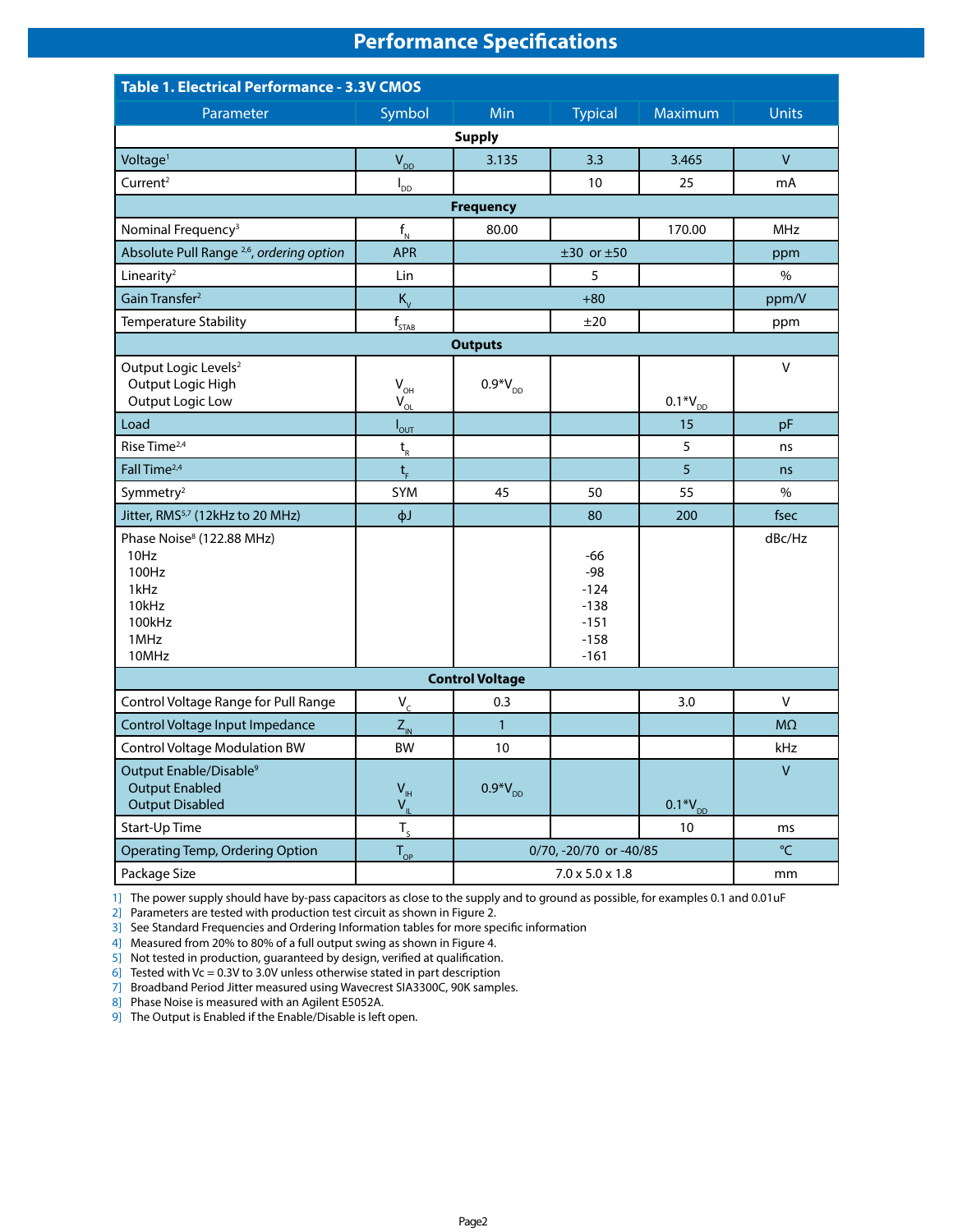# **Performance Specifications**

| Table 2. Electrical Performance - 3.3V LVPECL                                               |                                            |                                      |                                                                  |                                     |                |  |  |  |
|---------------------------------------------------------------------------------------------|--------------------------------------------|--------------------------------------|------------------------------------------------------------------|-------------------------------------|----------------|--|--|--|
| Parameter                                                                                   | Symbol                                     | Min                                  | <b>Typical</b>                                                   | Maximum                             | <b>Units</b>   |  |  |  |
|                                                                                             |                                            | <b>Supply</b>                        |                                                                  |                                     |                |  |  |  |
| Voltage <sup>1</sup>                                                                        | $V_{DD}$                                   | 3.135                                | 3.3                                                              | 3.465                               | $\mathsf{V}$   |  |  |  |
| Current <sup>2</sup>                                                                        | $I_{DD}$                                   |                                      | 50                                                               | 90                                  | mA             |  |  |  |
|                                                                                             |                                            | <b>Frequency</b>                     |                                                                  |                                     |                |  |  |  |
| Nominal Frequency <sup>3</sup>                                                              | $f_{N}$                                    | 77.76                                |                                                                  | 204.800                             | <b>MHz</b>     |  |  |  |
| Absolute Pull Range <sup>2,6</sup> , ordering option                                        | <b>APR</b>                                 |                                      | ±30, ±50                                                         |                                     | ppm            |  |  |  |
| Linearity <sup>2</sup>                                                                      | Lin                                        |                                      | 5                                                                |                                     | %              |  |  |  |
| Gain Transfer <sup>2</sup>                                                                  | $K_{\rm v}$                                |                                      | $+80$                                                            |                                     | ppm/V          |  |  |  |
| Temperature Stability                                                                       | $\boldsymbol{f}_{\underline{\text{STAB}}}$ |                                      | ±20                                                              |                                     | ppm            |  |  |  |
|                                                                                             |                                            | <b>Outputs</b>                       |                                                                  |                                     |                |  |  |  |
| Output Logic Levels <sup>2</sup><br>Output Logic High<br><b>Output Logic Low</b>            | $V_{\text{OH}}$<br>$V_{OL}$                | $V_{DD} - 1.025$<br>$V_{DD} - 1.810$ | $V_{DD} - 0.950$<br>$V_{DD}$ -1.700                              | $V_{DD}$ -0.880<br>$V_{DD} - 1.620$ | V              |  |  |  |
| Rise Time <sup>2,4</sup>                                                                    | $t_{R}$                                    |                                      | 0.6                                                              | $\mathbf{1}$                        | ns             |  |  |  |
| Fall Time <sup>2,4</sup>                                                                    | $t_{\rm F}$                                |                                      | 0.6                                                              | 1                                   | ns             |  |  |  |
| Symmetry <sup>2</sup>                                                                       | <b>SYM</b>                                 | 45                                   | 50                                                               | 55                                  | %              |  |  |  |
| Jitter, RMS <sup>5,8</sup> (12kHz to 20 MHz)                                                | фJ                                         |                                      | 0.3                                                              | $\mathbf{1}$                        | ps             |  |  |  |
| Jitter, RMS <sup>5,8</sup> (10kHz to 1MHz)                                                  | фJ                                         |                                      | 0.2                                                              | 0.3                                 | ps             |  |  |  |
| Phase Noise <sup>8</sup><br>10Hz<br>100Hz<br>1kHz<br>10kHz<br>100kHz<br>1MHz<br>10MHz       |                                            |                                      | $-60$<br>$-88$<br>$-118$<br>$-131$<br>$-145$<br>$-153$<br>$-156$ |                                     | dBc/Hz         |  |  |  |
|                                                                                             |                                            | <b>Control Voltage</b>               |                                                                  |                                     |                |  |  |  |
| Control Voltage Range for Pull Range                                                        | $V_c$                                      | 0.3                                  |                                                                  | 3.0                                 | V              |  |  |  |
| Control Voltage Input Impedance                                                             | $Z_{\text{IN}}$                            | $\mathbf{1}$                         |                                                                  |                                     | M <sub>2</sub> |  |  |  |
| <b>Control Voltage Modulation BW</b>                                                        | <b>BW</b>                                  | 10                                   |                                                                  |                                     | kHz            |  |  |  |
| Output Enable/Disable <sup>9</sup><br>Output Enabled, Option A<br>Output Disabled, Option A | $V_{\rm IH}$<br>$V_{\parallel}$            | $0.9*V_{DD}$                         |                                                                  | $0.1*V_{DD}$                        | $\mathsf{V}$   |  |  |  |
| Start-Up Time                                                                               | $T_{s}$                                    |                                      |                                                                  | 10                                  | ms             |  |  |  |
| Operating Temp, Ordering Option                                                             | $T_{\text{OP}}$                            |                                      | 0/70, -20/70, or -40/85                                          |                                     | °C             |  |  |  |
| Package Size                                                                                |                                            | $7.0 \times 5.0 \times 1.8$<br>mm    |                                                                  |                                     |                |  |  |  |

1] The power supply should have by-pass capacitors as close to the supply and to ground as possible, for examples 0.1 and 0.01uF

2] Parameters are tested with production test circuit below as shown in Figure 3.

3] See Standard Frequencies and Ordering Information tables for more specific information

4] Measured from 20% to 80% of a full output swing as shown in Figure 4.

5] Not tested in production, guaranteed by design, verified at qualification.

6] Tested with Vc = 0V to 3.3V unless otherwise stated in part description

7] Broadband Period Jitter measured using Wavecrest SIA3300C, 90K samples.

8] Phase Noise is measured with an Agilent E5052A.

9] The Output is Enabled if the Enable/Disable is left open.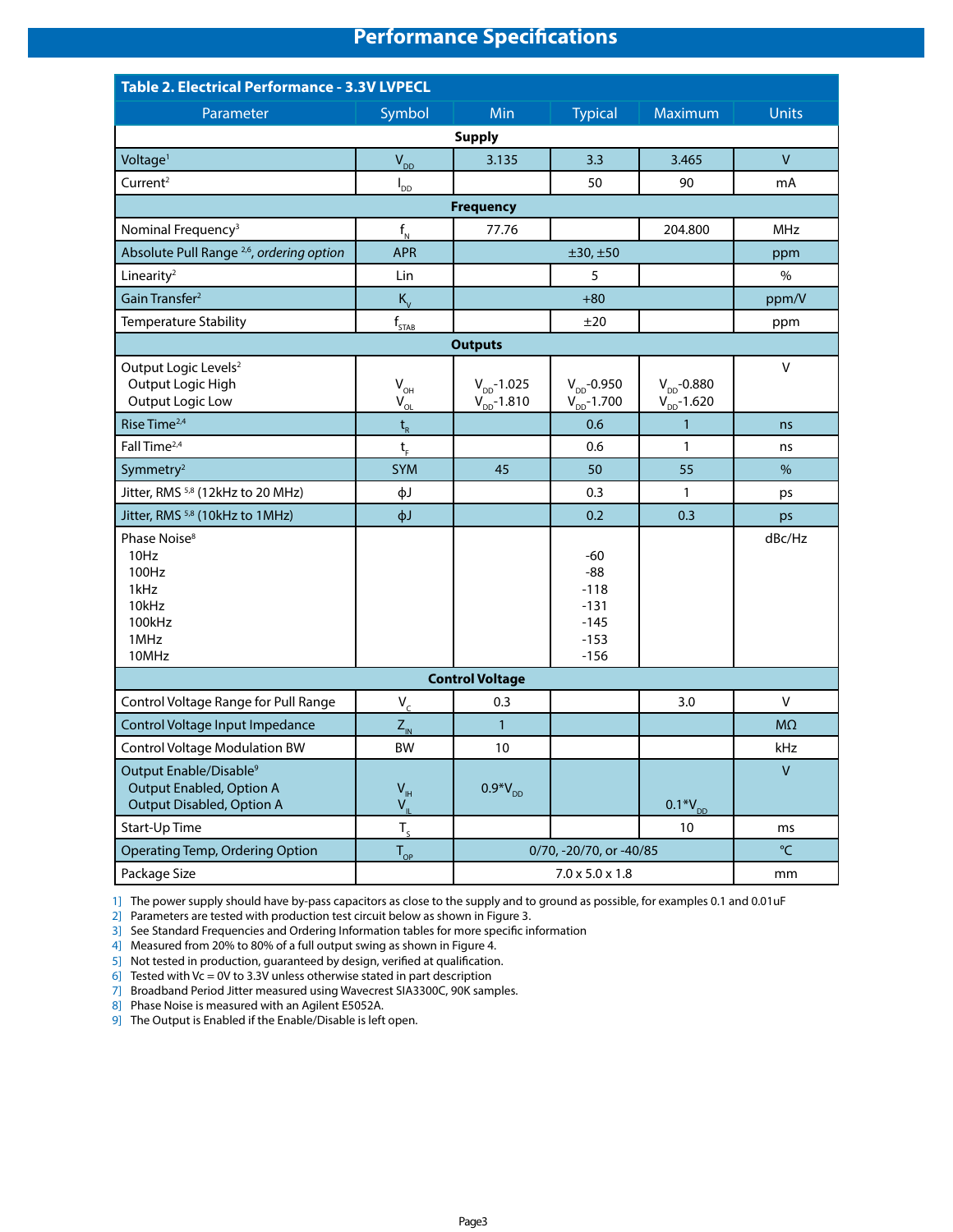# **Test Circuits**





**Test Circuit Notes:** 

1) To Permit 50Ω Measurement of Outputs, all DC Inputs are Biased Down 1.3V. 2) All Voltage Sources Contain Bypass Capacitors to Minimize Supply Noise.<br>3)  $50\Omega$  Terminations are Within Test Equipment.

### **Figure 2. CMOS Test Circuit**

### **Figure 3. LVPECL Test Circuit**

# **Waveform**



**Figure 4. Output Waveform**

| Table 3. Absolute Maximum Ratings |          |                   |          |  |  |  |  |  |
|-----------------------------------|----------|-------------------|----------|--|--|--|--|--|
| <b>Parameter</b>                  | Symbol   | <b>Ratings</b>    | Unit     |  |  |  |  |  |
| Power Supply                      | $V_{DD}$ | 0 <sub>to</sub> 6 |          |  |  |  |  |  |
| <b>Voltage Control Range</b>      |          | 0 to $V_{DD}$     |          |  |  |  |  |  |
| Storage Temperature               | ГS       | $-55$ to 125      |          |  |  |  |  |  |
| Soldering Temp/Time               |          | 260/20            | °C / sec |  |  |  |  |  |

Stresses in excess of the absolute maximum ratings can permanently damage the device. Functional operation is not implied at these or any other conditions in excess of conditions represented in the operational sections of this datasheet. Exposure to absolute maximum ratings for extended periods may adversely affect device reliability. Permanent damage is also possible if OD or Vc is applied before Vcc.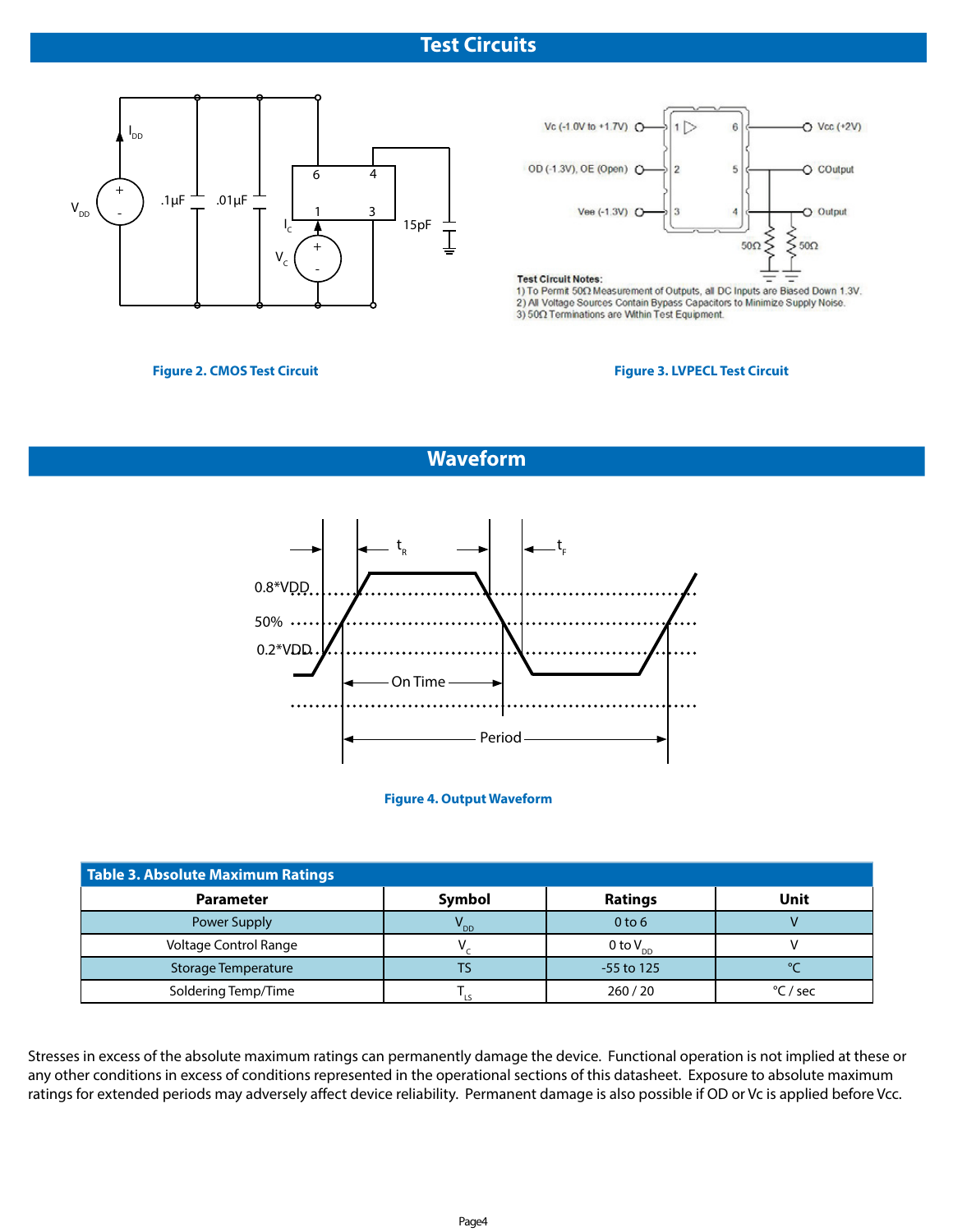# **Phase Noise Gain**

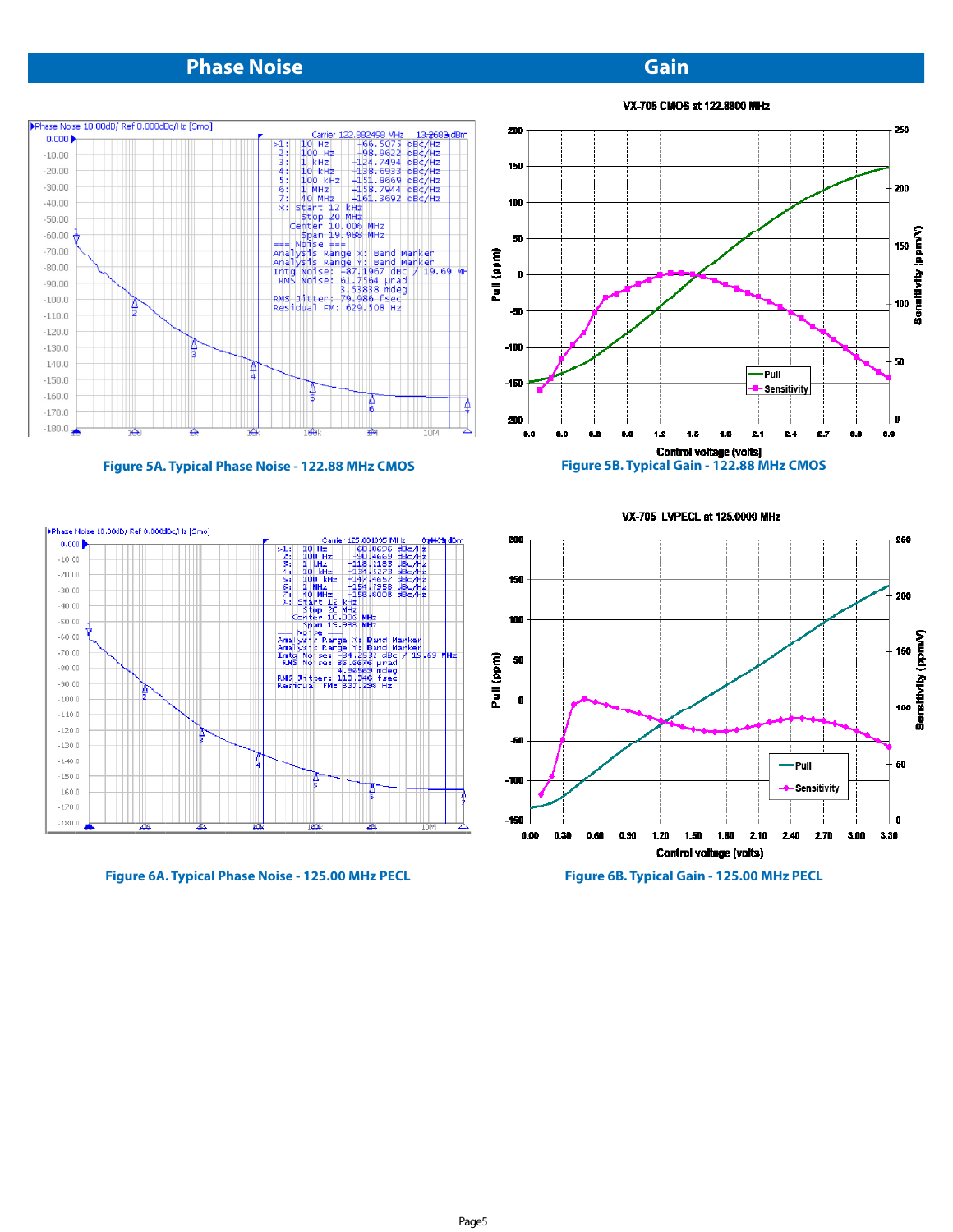# **Reliability**

Vectron qualification includes aging at various extreme temperatures, shock and vibration, temperature cycling, and IR reflow simulation. The VX-705 family is capable of meeting the following qualification tests:

| Table 4. Environmental Compliance |                                            |  |  |  |  |  |
|-----------------------------------|--------------------------------------------|--|--|--|--|--|
| <b>Parameter</b>                  | <b>Conditions</b>                          |  |  |  |  |  |
| <b>Mechanical Shock</b>           | MIL-STD-883, Method 2002                   |  |  |  |  |  |
| <b>Mechanical Vibration</b>       | MIL-STD-883, Method 2007                   |  |  |  |  |  |
| Solderability                     | MIL-STD-883, Method 2003                   |  |  |  |  |  |
| Gross and Fine Leak               | MIL-STD-883, Method 1014                   |  |  |  |  |  |
| <b>Resistance to Solvents</b>     | MIL-STD-883, Method 2015                   |  |  |  |  |  |
| Moisture Sensitivity Level        | MSL <sub>1</sub>                           |  |  |  |  |  |
| <b>Contact Pads</b>               | Gold (0.3um min to 1.0 um max) over Nickel |  |  |  |  |  |

# **Handling Precautions**

Although ESD protection circuitry has been designed into the VX-705 proper precautions should be taken when handling and mounting. Vectron employs a human body model (HBM) and a charged device model (CDM) for ESD susceptibility testing and design protection evaluation.

| Table 5. ESD Ratings |                |                          |  |  |  |  |  |
|----------------------|----------------|--------------------------|--|--|--|--|--|
| Model                | <b>Minimum</b> | <b>Conditions</b>        |  |  |  |  |  |
| Human Body Model     | 500V           | MIL-STD-883, Method 3015 |  |  |  |  |  |
| Charged Device Model | 500V           | JESD22-C101              |  |  |  |  |  |

| Table 6. Reflow Profile  |                 |                         |  |  |  |  |  |
|--------------------------|-----------------|-------------------------|--|--|--|--|--|
| <b>Parameter</b>         | Symbol          | <b>Value</b>            |  |  |  |  |  |
| <b>PreHeat Time</b>      |                 | 60 sec Min, 260 sec Max |  |  |  |  |  |
| Ramp Up                  | $R_{_{\sf UP}}$ | 3 °C/sec Max            |  |  |  |  |  |
| Time Above 217 °C        |                 | 60 sec Min, 150 sec Max |  |  |  |  |  |
| Time To Peak Temperature | AMB-P           | 480 sec Max             |  |  |  |  |  |
| Time at 260 $^{\circ}$ C |                 | 30 sec Max              |  |  |  |  |  |
| Ramp Down                |                 | 6 °C/sec Max            |  |  |  |  |  |

The device is qualified to meet the JEDEC standard for Pb-Free assembly. The temperatures and time intervals listed are based on the Pb-Free small body requirements. The VX-705 device is hermetically sealed so an aqueous wash is not an issue.

Termination Plating: Electrolytic Gold Plate over Electrolytic Nickel Plate

## Solderprofile:



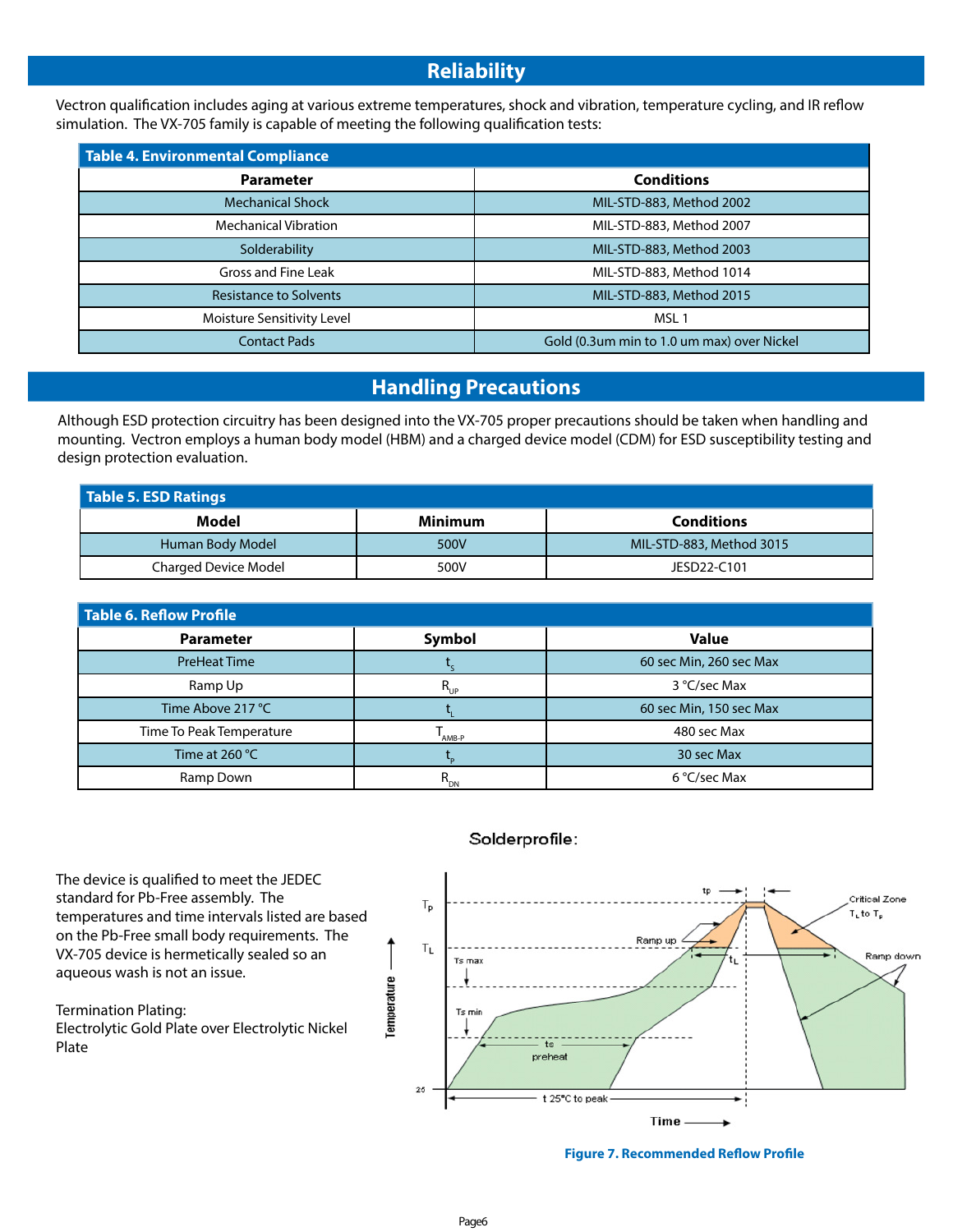# **Outline Drawing & Pad Layout**



### **Figure 8. Outline Drawing and Pad Layout**

| Table 7a. Pin Out - 3.3V CMOS Option |               |                                             |  |  |  |  |
|--------------------------------------|---------------|---------------------------------------------|--|--|--|--|
| Pin                                  | <b>Symbol</b> | <b>Function</b>                             |  |  |  |  |
|                                      |               | <b>VCXO Control Voltage</b>                 |  |  |  |  |
| 2                                    | E/D           | Enable Disable<br>** See Ordering Options** |  |  |  |  |
| $\overline{3}$                       | <b>GND</b>    | <b>Case and Electrical Ground</b>           |  |  |  |  |
| 4                                    | Output        | Output                                      |  |  |  |  |
| 5                                    | N/C           | <b>No Connect</b>                           |  |  |  |  |
| 6                                    |               | Power Supply Voltage                        |  |  |  |  |

| Table 7b. Pin Out - 3.3V LVPECL Option |            |                                            |  |  |  |  |
|----------------------------------------|------------|--------------------------------------------|--|--|--|--|
| Pin                                    | Symbol     | <b>Function</b>                            |  |  |  |  |
|                                        |            | <b>VCXO Control Voltage</b>                |  |  |  |  |
| $\mathcal{P}$                          | E/D        | Enable Disable<br>**See Ordering Options** |  |  |  |  |
| 3                                      | <b>GND</b> | <b>Case and Electrical Ground</b>          |  |  |  |  |
| 4                                      | Output     | Output                                     |  |  |  |  |
| 5                                      | COutput    | <b>Complementary Output</b>                |  |  |  |  |
| 6                                      | nn         | Power Supply Voltage                       |  |  |  |  |

# **Tape & Reel (EIA-481-2-A)**



#### **Figure 9. Tape and Reel Drawing**

| Table 8. Tape and Reel Information |            |                             |            |     |                |                               |     |            |      |     |                |            |      |
|------------------------------------|------------|-----------------------------|------------|-----|----------------|-------------------------------|-----|------------|------|-----|----------------|------------|------|
|                                    |            | <b>Tape Dimensions (mm)</b> |            |     |                | <b>Reel Dimensions (mm)</b>   |     |            |      |     |                |            |      |
| <b>Dimension</b>                   | W          |                             | Do         | Po  | P <sub>1</sub> | B<br>W <sub>1</sub><br>N<br>D |     |            |      |     | W <sub>2</sub> | # Per      |      |
| <b>Tolerance</b>                   | <b>Typ</b> | Тур                         | <b>Typ</b> | Тур | Typ            | Typ                           | Min | <b>Typ</b> | Min  | Min | <b>Typ</b>     | <b>Max</b> | Reel |
| VX-705                             | 16         | 5.5                         | 1.5        | 4   | 8              | 178                           | .78 | 13         | 20.6 | 55  | 12.4           | 22.4       | 1000 |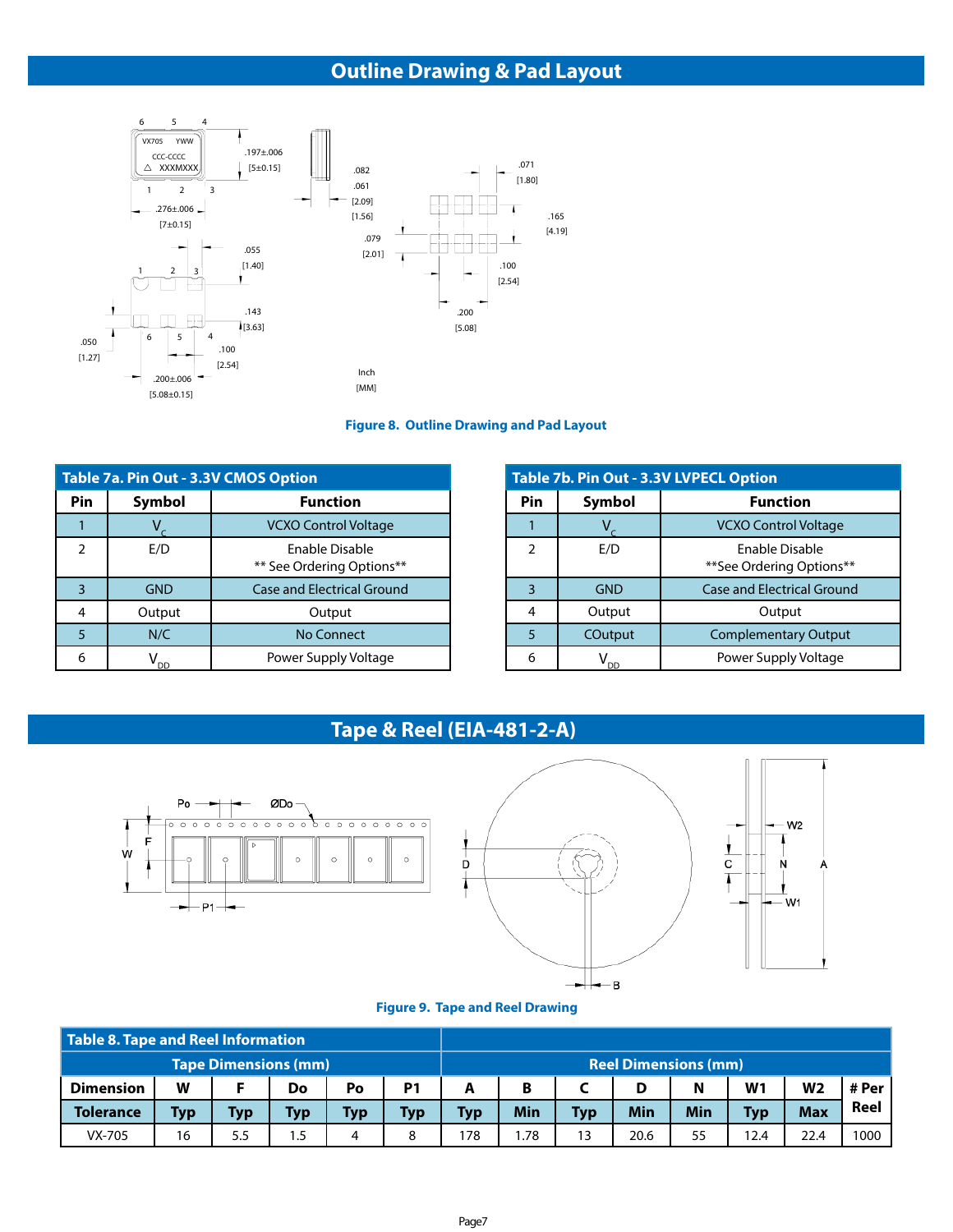| Table 9. Standard Output Frequencies (MHz) |           |           |           |           |           |           |           |  |  |
|--------------------------------------------|-----------|-----------|-----------|-----------|-----------|-----------|-----------|--|--|
| 89.60000                                   | 96.00000  | 100.00000 | 120.00000 | 122.88000 | 125.00000 | 127.79520 | 148.50000 |  |  |
| 153,60000                                  | 155.52000 | 156.25000 | 161.13280 | 204.80000 |           |           |           |  |  |



\*Note: not all combination of options are available. Other specifications may be available upon request.

**Example: VX-705-ECE-KXAN-122M880000TR Tape and Reel VX-705-ECE-KXAN-122M880000 Cut Tape VX-705-ECE-KXAN-122M880000\_SNPB Tin lead solder dipped** 

## **Contact Information**

#### **USA:** 100 Watts Street Mt Holly Springs, PA 17065 Tel: 1.717.486.3411 Fax: 1.717.486.5920

**Europe:** Landstrasse 74924 Neckarbischofsheim Germany Tel: +49 (0) 7268.801.0 Fax: +49 (0) 7268.801.281



Information contained in this publication regarding device applications and the like is provided only for your convenience and may be superseded by updates. It is your reasonability to ensure that your application meets with your specifications. MICROCHIP MAKES NO REPRESENTATION OR WARRANTIES OF ANY KIND WHETHER EXPRESS OR IMPLIED, WRITTEN OR ORAL, STATU-TORY OR OTHERWISE, RELATED TO THE INFORMATION INCLUDING, BUT NOT LIMITED TO ITS CONDITION, QUALITY, PERFOR-MANCE, MERCHANTABILITY OR FITNESS FOR PURPOSE. Microchip disclaims all liability arising from this information and its use. Use of Microchip devices in life support and/or safety applications is entirely at the buyer's risk, and the buyer agrees to defend, indemnify and hold harmless Microchip from any and all damages, claims, suits, or expenses resulting from such use. No licenses are conveyed, implicitly, or otherwise, under any Microchip intellectual property rights unless otherwise stated.

#### **Trademarks**

The Microchip and Vectron names and logos are registered trademarks of Microchip Technology Incorporated in the U.S.A. and other countries.